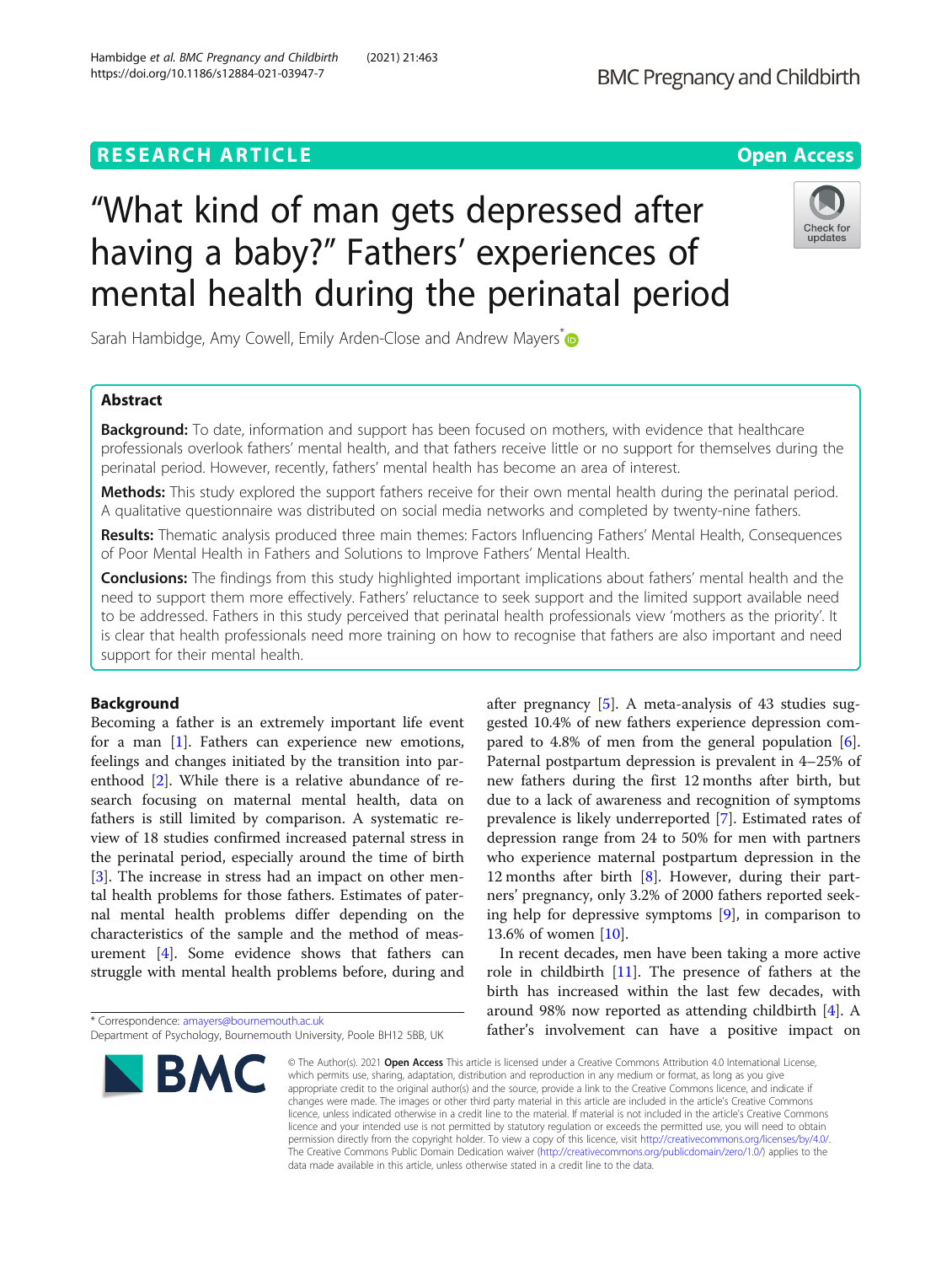maternal well-being and coping abilities [\[12](#page-8-0), [13](#page-8-0)], pregnancy outcomes [[14\]](#page-8-0), parental roles [[15\]](#page-8-0) and the child's continued physical, mental, behavioural, social and emotional development [\[2](#page-8-0), [16](#page-8-0)]. However, healthcare professionals have traditionally overlooked men's mental health during the transition to parenthood [[17](#page-8-0)]. Other research confirms that fathers perceive a lack of desired support for their mental health from healthcare professionals [[18\]](#page-8-0). Healthcare systems such as the United Kingdom (UK) National Health Service (NHS) have primarily focused service provision on maternal mental health and wellbeing during a woman's transition into parenthood. Our recent research has confirmed that fathers feel their mental health is overlooked by perinatal health professionals [[19](#page-8-0), [20](#page-8-0)].

Research suggests receiving appropriate support from healthcare professionals during these critical periods reduces fathers' risk of psychological distress [[21\]](#page-8-0). However, during childbirth many fathers have reported being ignored by healthcare professionals and feeling invisible, uninvited and uncomfortable [[13](#page-8-0), [22,](#page-8-0) [23](#page-8-0)]. Focusing on data from 2013, Massoudi reported that less than one in five nurses offered any type of support to fathers during the perinatal period [\[24](#page-8-0)]. Fathers who had lost a baby felt that they were simply seen as 'there to support the mother' rather than being treated as the father with their own needs [[25](#page-8-0)]. A recent review examined 46 studies focusing on fathers who had experienced the loss of their child in pregnancy or at birth [[26\]](#page-8-0). Fathers in these studies consistently reported poor understanding and support following such loss. These findings reinforce the notion that the impact of parenthood on fathers is largely overlooked [\[27](#page-8-0)].

Gender-specific factors relating to support seeking have been identified. Better mental health literacy is strongly associated with more help-seeking behaviour [[28\]](#page-8-0). Men typically have poorer mental health literacy than women [\[29](#page-8-0)]. Fathers are more likely to hide mental health issues during pregnancy and the perinatal period [[30](#page-8-0)–[32](#page-8-0)] because of societal pressure to support their family emotionally and financially [[27](#page-8-0)]. Men typically do not expect any support for themselves during antenatal classes, perceiving their role as to support the mother [[20\]](#page-8-0). Further, during the perinatal period fathers report being unaware of how or where to seek mental health support [\[17](#page-8-0)]. If fathers do not anticipate receiving support, they are less likely to know support exists and unlikely to initiate their own support seeking regarding their mental health.

The reported lack of support and barriers to support seeking, combined with a sense of feeling excluded by healthcare professionals have caused fathers to experience conflict between the expectations and realities of fatherhood during the perinatal period [[33,](#page-8-0) [34](#page-8-0)]. Fathers expect to have a primary role during pregnancy and birth but lack awareness and confidence regarding how to involve themselves [\[35\]](#page-8-0). This is influenced by the lack of information and support fathers are provided with to help guide them through the transition into parenthood, leaving them with challenging realities [\[36](#page-8-0)]. Where interventions are developed to fathers' mental health, it is not always clear how well fathers will engage in those services. Recent research from Australia identified several factors that help identify barriers that may prevent fathers from participating in support programmes [\[37](#page-8-0)]. The authors concluded that more attention is needed to encourage motivation and make these services more accessible.

It is also important to consider the impact of poor mental health on fathers in the perinatal period. Suicide rates are higher in men than women, possibly due to reduced support seeking [\[38\]](#page-8-0), the most common cause of death in men aged under 50 is suicide  $[39]$ , and men who experience symptoms similar to those of postnatal depression are 47 times more likely to be a suicide risk [[40\]](#page-8-0). Fathers' poor postnatal mental health also significantly impacts the family, especially the infant, being related to greater risk of child behaviour problems at 3½ years [[41\]](#page-8-0) and conduct problems at 7 years [[16\]](#page-8-0). Research that focuses on the support fathers feel that they receive for their own mental health is therefore needed. Some regional UK charities that already support mothers also now have support groups for fathers (such as Bluebell Care in Bristol, UK), but this is rare.

This research aimed to explore fathers' perceptions of the support they received for mental health problems during the perinatal period. A more in-depth understanding of fathers' experiences means barriers to support seeking for mental health problems can be identified, leading potentially to suggestions of possible ways to break down those barriers and offer improved support.

# Method

# Sample

Fathers were included in the study if they at least 18 years old, where their child was born in the last 10 years, and they had a history of poor mental health during, or after, their partner's pregnancy. These inclusion criteria were used for screening for participation. Participants were asked to specify the nature of those symptoms as part of the study questions. Mental health challenges disclosed included depression, anxiety, stress, borderline personality disorder, bipolar disorder and obsessive-compulsive disorder. Forty-five fathers initially participated in the study; data from 29 of these was analysed.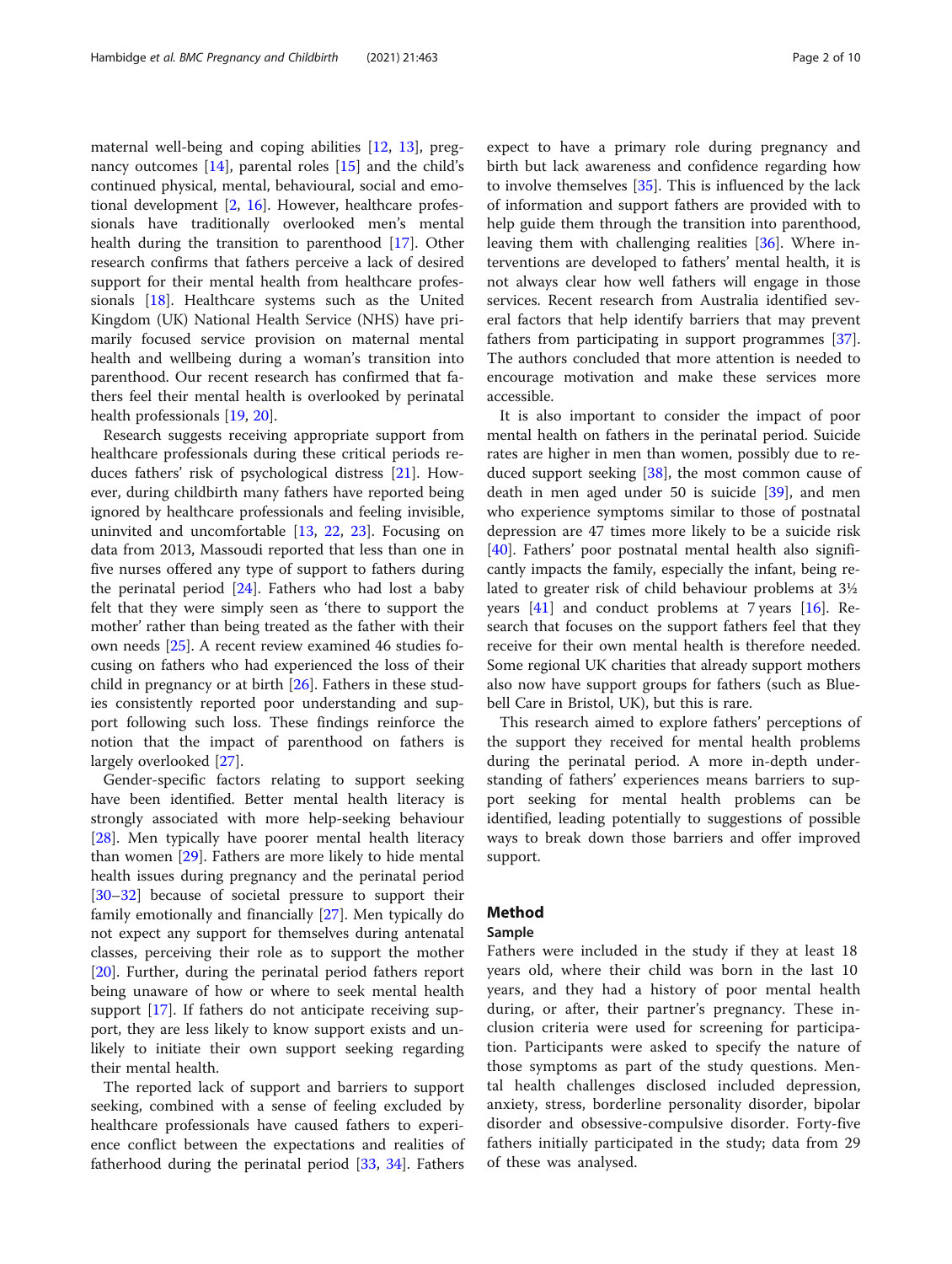# Recruitment

Potential participants were invited via social media advertising (Twitter, Facebook and LinkedIn), which targeted fathers who had experienced mental health problems during the perinatal period. The social media expressly tagged mental health support groups for fathers, such as Make Birth Better and Dad Matters UK. The advert included a link to access information about the study, via Qualtrics™. Potential participants were required to answer screening questions. Only if those questions were answered positively could they indicate consent. All participants were adult fathers who stated that they had experienced poor postnatal mental health. Once they had indicated consent, the participants could access the survey, which they completed online. Demographic information is shown in Table 1. All of the fathers were living in the UK, were married, cohabiting or single at the time of study, and had been present at the birth of their child.

## Procedure

A qualitative questionnaire (see Additional file [1](#page-7-0)) containing twelve questions was created based on guidance from experts in fathers' mental health, including the corresponding author and leading UK campaigners such as Mark Williams. Using qualitative questionnaires is a well-established method for gathering information about sensitive topics, as it maintains participant anonymity [[42\]](#page-8-0). Topics covered in the questionnaire included the participants' history of mental health, mental health status during pregnancy, birth and postpartum, diagnosis and support received and relationship changes with partner and child as their mental health status changed. The

Table 1 Demographic information

questions sought to gain a better understanding of fathers' mental health during the perinatal period with a specific focus on their awareness of their own mental health, and behavioural changes including support seeking and if they received support. The questionnaire was distributed through Qualtrics<sup>®</sup>, an online portal. The study focused on potentially sensitive topics around mental health, which many of the participants may not have spoken about before. To reduce potential experiences of distress, participants were told to write only what they were comfortable with sharing. Participants were also signposted to sources of support before and after completion of the questionnaire. Responses were kept anonymous to protect confidentiality and give participants the chance to speak freely about their experiences.

#### Data analysis

Data was analysed using thematic analysis [\[43\]](#page-8-0) to allow detailed exploration of the responses. Analysis began with familiarisation of the data leading to the development of initial ideas and potential prominent codes. Initial codes were then collated to identify potential themes and sub-themes. Themes identified were reviewed and some of the initially identified patterns merged to form broader themes. The initial data set was re-read to ensure the themes were representative of the data. Thirteen cases (approximately half the sample) selected at random were second coded and the overall authenticity of the themes checked and verified to ensure good interrater reliability. Although Braun and Clarke [[42\]](#page-8-0) criticise inter-rater reliability on the grounds that it contradicts the interpretative nature of qualitative research, we felt

| Demographic information                   | <b>Categories</b>    | Number of respondents |
|-------------------------------------------|----------------------|-----------------------|
| Age of Participant                        | 18-24 years old      | $\overline{4}$        |
|                                           | 25-34 years old      | 12                    |
|                                           | 35-39 years old      | 4                     |
|                                           | 40-49 years old      | 4                     |
|                                           | 50 years old or over | 2                     |
| Relationship Status                       | Married              | 18                    |
|                                           | Co-habiting          | 12                    |
|                                           | Single               | 4                     |
| Ethnic Group                              | White British        | 16                    |
|                                           | White Irish          | $\overline{4}$        |
|                                           | <b>Black British</b> | 2                     |
| Gender of Child                           | Female               | 8                     |
|                                           | Male                 | 12                    |
| Father involvement during perinatal phase | Yes                  | 29                    |
|                                           | No                   | 0                     |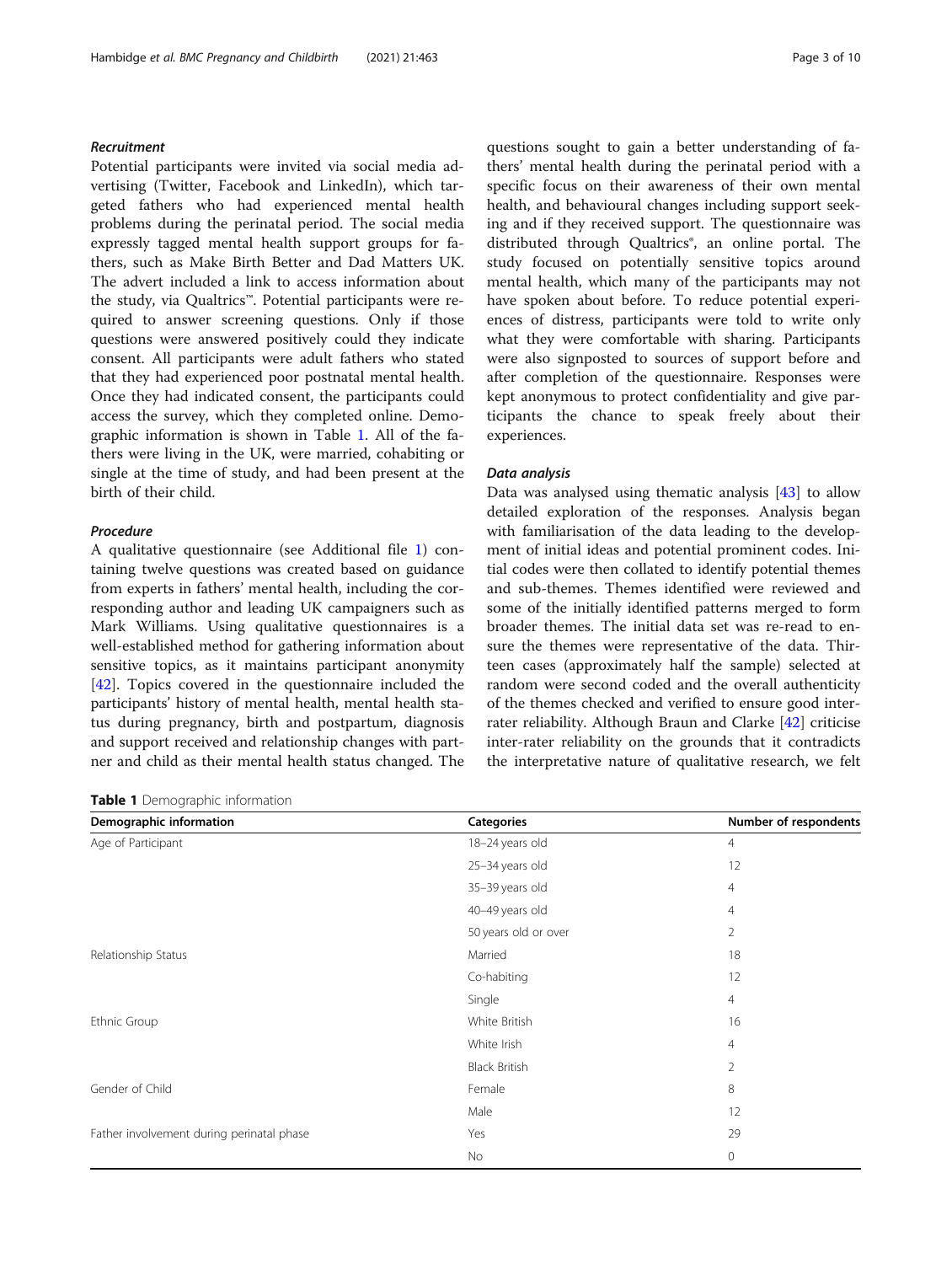that it was important to assess in this case as the responses provided limited opportunity for interpretation. Coding was an inductive and data-driven process, not informed by an a priori framework.

# Ethics

The study was approved by Bournemouth University, Faculty of Science and Technology Research Ethics Committee (Bournemouth University Ethics identification number, 28659). Participants were informed that their participation was voluntary, and they had the right to withdraw without adverse consequences. Participants were provided with an electronic information sheet and invited to confirm consent to take part and provided with debriefing information. Anonymity was ensured through the removal of identifiers. All data were stored confidentially in accordance with the UK General Data Protection Regulations.

# Results

Eleven participants (38%) received a medical diagnosis for their mental health condition, while the remaining eighteen (62%) self-diagnosed. Participants' reported (and in some cases, diagnosed) mental health problems included depression, anxiety, post-traumatic stress disorder, obsessive compulsive disorder, bipolar and borderline personality disorder. Five participants (17%) reported experiencing mental health problems prior to their partners pregnancy, eight participants (28%) during the pregnancy and sixteen participants (55%) for the first time during the postnatal period. There were also differences regarding duration of symptoms experienced and personal recovery from these symptoms. Some participants' symptoms declined immediately after the birth of their child, whilst for others symptoms continued for up to a year or more.

Participants demonstrated varying levels of insight into their own mental health. They reported that their mental health was negatively influenced by changes in their relationship with partners; adjustments in lifestyle choices and the home environment and routine; and coping with pregnancy symptoms and complications and the arrival of a new baby. Those who had experienced what they considered poor mental health prior to their partner's pregnancy reported greater awareness of mental health symptoms, whereas participants with no prior experience of suspected mental health problems required information regarding the signs of mental health problems.

Thematic analysis identified three key themes: "Factors Influencing Fathers' Mental Health" (Sub-themes: "Unmet Expectations", "Lack of Support", "Significance of Mothers During the Perinatal Period" "Stability of Relationship with Partner"); "Consequences of Poor Mental Health in Fathers'" (Sub-themes: "Changes in Behaviour and Personality", "Ambivalent Emotions and Feelings"); and, "Solutions to Improve Fathers' Mental Health (Subthemes: "External Factors", "Personal Factors"). These themes are illustrated in Fig. [1](#page-4-0).

# Factors influencing fathers' mental health Unmet expectations

The realities of pregnancy and the postpartum period differed significantly from participants' expectations. One participant described fatherhood as: "not just changing nappies and night feeds" (P2). The gap between expectation and reality caused him to believe he was failing as a father and a husband: "I went from being able to try and be super-dad for my first son, to not feeling like I could do anything for either of the boys" (P2). Another expected fatherhood to be a positive time but found that coping with a new baby left him wondering "whether we would ever have a happy time" (P5). Participants said they would advise future fathers on the realistic expectations of becoming a father and encourage men to research what parenthood entails as: "it's harder than you could possibly imagine" (P8).

# Lack of support for fathers' mental health

Fifteen participants (some of whom did not receive a diagnosis of a mental illness) claimed they were not offered any support from health care professionals "explicitly for mental health" (P4) during the perinatal period. This referred to potential as well as actual mental health problems. They expressed the view that healthcare professionals were unconcerned about fathers' mental health, and support is only offered once "you try to harm yourself or you have a breakdown" (P1). For example, one participant who witnessed his partner's complicated birth of their premature son: "wasn't offered any help or support" (P9) to cope with the traumatic event. Lack of support aimed at preventing mental health problems left participants feeling uncertain and lacking confidence in their role as a father: "(I) didn't know how things would turn out" (P6).

## Difficulties being male in a female environment

Many participants experienced difficulties being male in a female focused environment which affected their sense of masculinity, leading them to question their role as a man. One participant claimed he "felt like a failure, no true man" (P11). One father asked "what sort of man gets depressed after they've had a baby?" and described feeling "lots of shame" as a result of his mental health diagnosis (P3). Nine participants described the lack of support they received in comparison to support their partners received: "*my wife had plenty [of support]*" (P8), "[their] focus is on mothers" (P6). One participant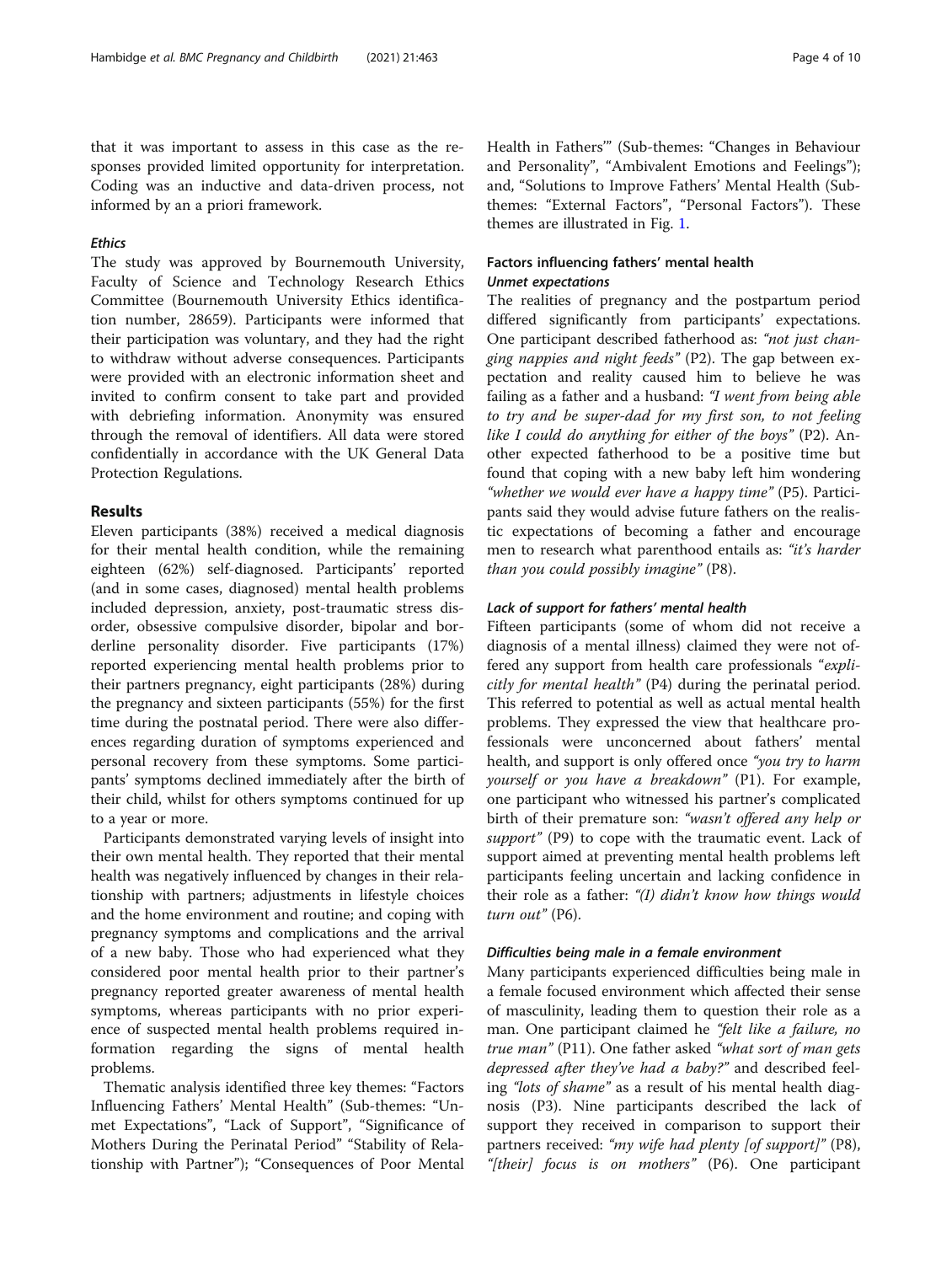<span id="page-4-0"></span>

reported feeling overshadowed by the support his partner received:

"Everyone seemed to be there for her … the midwives in the hospital barely speak to the father. One [midwife] offered me a coffee, but that was literally it. Fathers are pretty much ignored throughout the process" (P8).

One participant reported receiving information on how to support his partner when she developed postnatal mental health problems, but no information about how to seek support for himself: "looking back the institutions, family and myself, focussed on how I would support my wife and the emphasis was on me staying strong" (P5). During their engagement with these services (i.e. antenatal classes, birth of the baby), participants were unclear regarding their role, and felt there was an expectation from healthcare professionals that they should support their partner.

# Stability of relationship with partner

Nineteen participants said their perceived or actual mental health problems negatively affected their relationship with their partner during the perinatal period. The relationship difficulties developed from the rapid changes parents experienced preparing for and/or welcoming a new baby into their lives including difficulties associated with adapting to a new routine: "The relationship was much more strained after the birth due to the pressures

relating to lack of sleep and exhaustion" (P16). Participants reported breakdown in communication, increased arguments and spending less time with their partners. All participants agreed the importance of trying to maintain a stable relationship with their partner during the perinatal period for the benefit of their partner and the baby's wellbeing: "Rest and spend as much quality time as you can with your partner before the birth. Do all you can to reduce work commitments" (P4).

# Consequences of poor mental health in fathers Stability of relationship with partner

Poor paternal mental health was a significant factor contributing to relationship difficulties. For example, one participant reported being signed off work due to his mental health diagnosis, which in turn caused problems with establishing a new routine with the baby and impacted his mental health further: "my wife couldn't establish a routine [with the new baby] which compounded my depression as I felt like I wasn't just failing with fatherhood, but husbandhood" (P5). Only four participants, who developed support systems with their partners, described their perceived mental health problems as having a positive impact on their relationship: "very supportive ... she encouraged me to open up" (P11).

#### Changes in behaviour and personality

Changes in their behaviour and personality created challenges for participants throughout the perinatal period.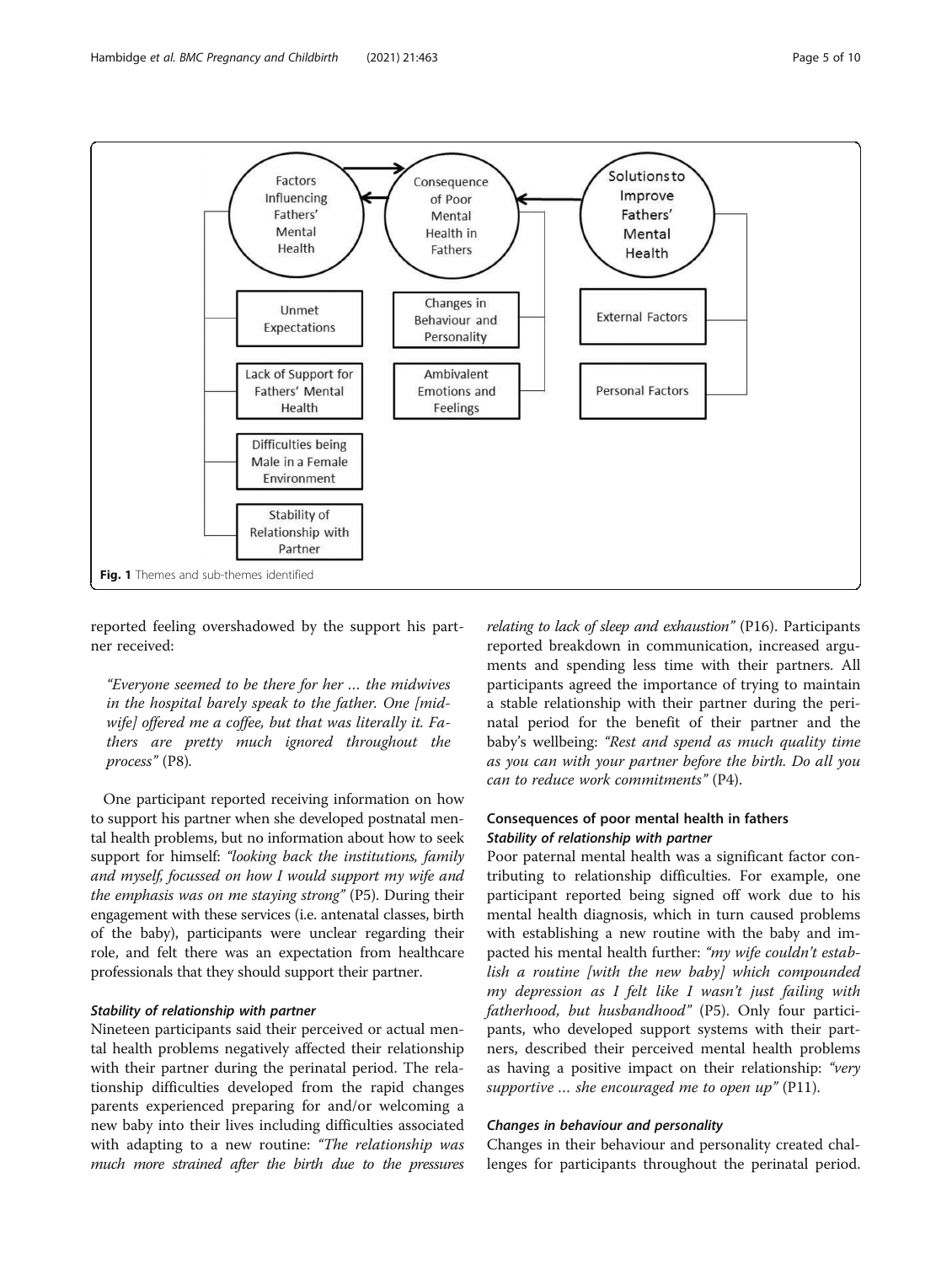They reported a lack of control over situations, experiencing feelings of failure, lack of confidence and low self-esteem: "I struggled with anxiety and intrusive thoughts. After the birth this got significantly worse to point I couldn't leave my bedroom. It severely impacted the relationship with my partner and missed out on opportunity to bond with baby." (P27). A significant challenge for participants was their perceived ability to be a parent, with many focusing on their limitations rather than their successes: "it [perceived mental health problems] reduced my ability to deal with situations that would have otherwise been manageable." (P1). The perceived inability to be a "good" parent caused a fragmentation in the relationship and their ability to bond with their child: "It affected my bond with my daughter, which sadly I still feel now. I don't feel the same feelings towards her as I do to my first child, which makes me sad" (P3). Participants felt their behaviour and personality changes contributed to relationship problems due to expressing new and heightened emotions which were absent prior to pregnancy:

"[Changes in behaviour] … lead to a number of arguments, a feeling of resentment on my part as there seemed to be nothing but worry and anxst [angst] at what I was hoping was going to be a joyous time" (P5).

This consequently impacted how they perceived their mental health problems further: "I cried for the first time ever. Just burst into tears feeling I wasn't good enough" (P10).

#### Ambivalent emotions and feelings

An overwhelming feeling of low mood and uncertainty was common during the perinatal period. All participants recalled feelings of doubt and stress which triggered either diagnosed episodes of depression  $(n = 14)$  or perceptions of low mood ( $n = 15$ ):

After the birth it would have been nice if I would have been referred for specialist mental health care prior to thoughts of self-harm … My partner supported me as much as possible but obviously her priority was our son. I felt scared that she would leave. Obviously, the stress and anxiety exacerbated things. I went from being pretty active to spending  $22 h a day$  in bed (P27). These episodes resulted in three participants experiencing suicidal thoughts: "It was a crisis point where OCD was making me suicidal" (P6).

# Solutions to improve fathers' mental health External factors

Participants suggested a variety of potentially helpful support mechanisms for understanding and dealing with

potential mental health problems. These ranged from health care professionals "asking how dad is" (P7) and "acknowledging that he [dad] was there" (P4), through to "practical, behavioural, situational post-natal classes and workshops" (P2) and "practical help with keeping the home running" (P10). Several participants suggested longer paternity leave could provide men additional time to adjust to the arrival of their baby, and potentially mitigate some factors contributing to possible mental health problems.

# Personal factors

One participant advised future fathers to: "avoid macho dads, find other men who are able to express some feeling and that can relate to the load, [the] stress and [the] difficulties that lie ahead" (P1). Participants suggested future fathers should be realistic about coping with the transition into parenthood and the support they can provide their partner and child: "don't set your parenting bar too high [because] this may negatively affect mental health" (P2). They felt new fathers should be made aware of the potential to experience these types of feelings and that it is acceptable for men to express their emotions and to seek support if they feel they are struggling to cope: "don't be afraid to ask for help and accept your limitations" (P10).

## **Discussion**

Fathers had varying degrees of awareness of the symptoms of mental illness. Fathers' believed their risk of experiencing mental health problems during the perinatal period was influenced by a range of external factors including unmet expectations, lack of support for fathers' mental health, difficulties being male in a female environment and the stability of their relationship with their partner, and had significant consequences for fathers including uncertainty and changes in both personality and behaviour. Both external and personal solutions to help fathers with their mental health were suggested. Pregnancy was the most common time period for fathers to develop mental health problems and fathers' responses suggested that the anxiety of preparing for the baby during pregnancy contributed to increased levels of stress. Previous studies also found pregnancy to have a negative effect on fathers' stress [\[3](#page-8-0)] and mental health [[27\]](#page-8-0).

Fathers' perceptions about their own mental health was influenced by how they believed they were perceived by healthcare professionals. Most participants were unaware fathers could suffer perinatal mental health problems, often questioning the legitimacy of their own experiences. This may be because perinatal healthcare professionals are often unaware of fathers' mental health; Massoudi [\[24](#page-8-0)] reported that most nurses failed to recognise or attend to fathers' emotions and distress during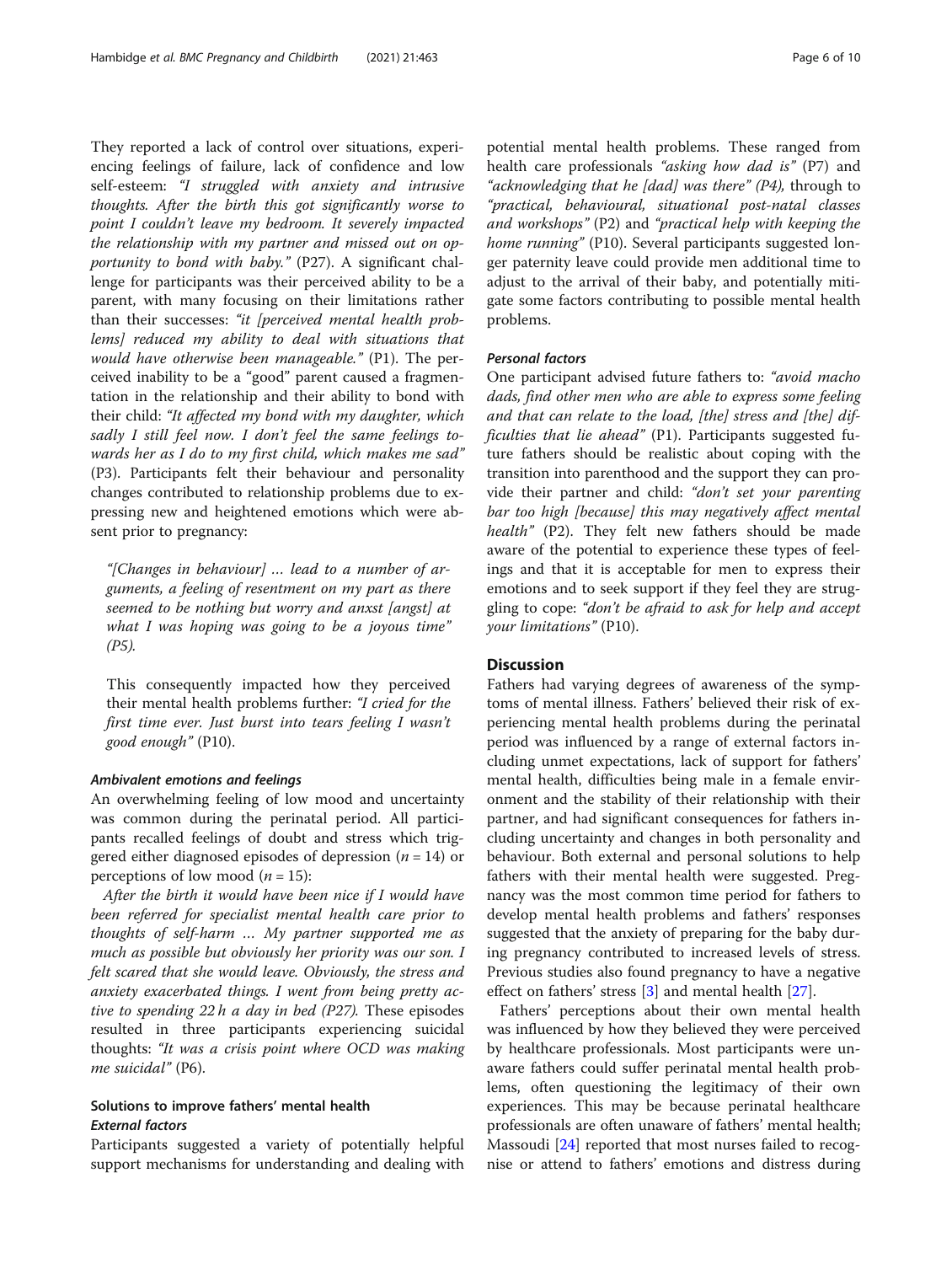the birth. However, in general men are less likely than women to recognise their mental health problems [[44](#page-8-0), [45\]](#page-9-0), and subsequently less likely to discuss them. Although men are twice as likely as women to have low health literacy, which can affect acknowledgement of health problem and influence subsequent support seek-

ing behaviour, it is not clear why this gender difference occurs [[31\]](#page-8-0). It may be men are less likely to discuss mental health problems due to gender specific role socialisation. The man's role includes maintaining emotional control and physical strength. Fathers indicated their unwillingness to accept or discuss their mental health problems may have been due to compliance to gender norms and maintaining the focus of support on their partner and baby [[46\]](#page-9-0).

This study indicated how fathers perceived that healthcare professionals lacked awareness regarding their mental health. This may lead fathers to question the validity of their mental health problems [[17](#page-8-0)]. Many of the fathers in this study reflected on how they were overlooked by health professionals regarding their mental health. The theme around 'being a male in a female environment' illustrated how fathers perceived a need for some focus on their wellbeing. Some fathers suggested that health professionals would only consider supporting their mental health if they were at risk of harm. This lack of recognition from health professionals further reduced fathers' confidence to seek help. Our findings regarding health professional support for fathers' mental health has also been confirmed in recent research (e.g. [[18,](#page-8-0) [37\]](#page-8-0)).

Fathers reluctance to seek support for their mental health problems was reinforced by their perception that when engaging with maternity services they were in a mother-orientated environment. Indeed, this may question whether the term 'maternity services' should be replaced with 'pregnancy services' to widen the focus to both partners. Their mental health problems led to them questioning their masculinity, indicating norms of stigma around mental health issues in men. Previous research also suggests that fathers are influenced by "perceived expectations of masculinity" [\[17](#page-8-0)]. Men have expressed the need for father-only antenatal classes [\[47](#page-9-0)], indicating their willingness to learn more about supporting their partner and coping in the perinatal period. Such classes might subsequently provide fathers with added confidence regarding their roles when in motherdominated environments (i.e. during birth), leading to being a man in a female experience becoming a less prominent risk factor for fathers' mental health problems. However, any intervention and support for fathers' mental health needs to consider existing evidence around fathers' perceived barriers to accessing these [[37\]](#page-8-0). Further research into conformity to masculine

norms is necessary to reduce stigma towards men and subsequently help fathers become more accepting of their mental health problems in female-dominated environments [\[48\]](#page-9-0). Further, fathers mentioned difficulties around going back to work after the birth and requesting extended time off work. Paternity leave in the UK is significantly shorter than other countries (such as Sweden [[49\]](#page-9-0)), which may exacerbate fathers' mental health problems.

In common with previous research suggesting that fathers experienced negative emotions such as loss of control due to the unexpected realities after the birth [\[50](#page-9-0)], differences between expectations and realities were identified. In the present study, fathers exhibited feelings of isolation and anxiety regarding their parenting abilities. Most fathers reported not researching mental health prior to the birth of their baby, as they had no reason to expect that they would develop problems. Fathers who conducted research (typically those with previous history of mental health problems) noted that available information focussed on women, which for them questioned the legitimacy of their experiences. Previous research identified that expectations of birth are dependent on the information and support fathers receive from healthcare professionals [[51\]](#page-9-0). Similarly, in the present study, fathers received minimal or no support during the perinatal period which may have contributed to the discrepancy between expectation versus realities and subsequent mental health problems [\[36](#page-8-0)]. Our findings regarding the lack of support provided for fathers aligns with previous literature indicating fatherhood is overlooked in research and by healthcare professionals [[25,](#page-8-0) [33](#page-8-0), [52](#page-9-0)]. For example, despite making ample consideration for maternal mental health, the National Institute of Clinical Excellence (NICE) guidelines do not make any provision for fathers [\[53](#page-9-0)].

Fathers described the limited support they received in comparison to their partners. Many recognised they are viewed as a support mechanism and that the mothers' wellbeing is the primary focus for healthcare professionals [[25,](#page-8-0) [54](#page-9-0)]. Whilst fathers appreciated that the mother is the priority, this caused them to question their role in the perinatal period, leading to feelings of isolation. Similarly, Widarsson et al. [\[23](#page-8-0)] reported that fathers felt excluded during pregnancy. Fathers desire to be perceived as an individual rather than simply a support mechanism for the mother [[55\]](#page-9-0).

Most fathers in this study reported that their mental health problems put a strain on their relationship. Becoming parents acts as an amplifier for current problems in a relationship, thus resulting in difficulties maintaining a stable relationship [[56](#page-9-0)]. The fathers in this study also reported experiencing behaviour and personality changes as a consequence of their mental health, and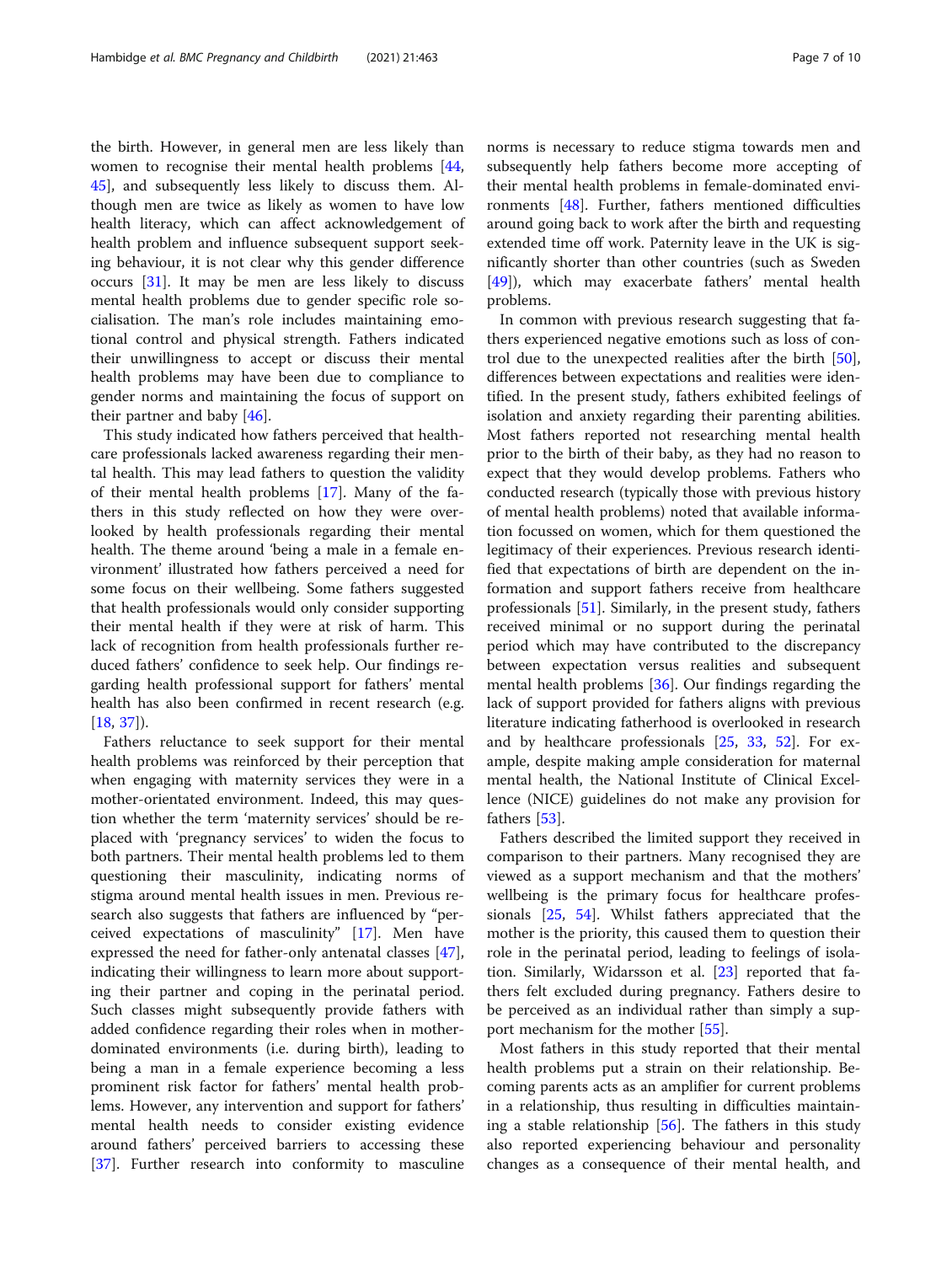<span id="page-7-0"></span>difficulty bonding with their children in some cases, often questioning their parenting ability. This is important as previous research indicated fathers' mental health has a significant impact on a child's development [\[16](#page-8-0)]. Participants experienced heightened emotions as a result of becoming a father and suffering with mental health problems. Fathers have reported more positive emotions in previous research [[2\]](#page-8-0). However, in the present study, fathers expressed negative emotions and feelings such as anxiety, stress and feeling like a failure, possibly due to the anonymity of the questionnaire. Fathers need to be recognised and educated by healthcare professionals, from health visitors to midwives, with a specific focus on mental health. Recognition should be aligned with support for fathers throughout the perinatal period.

#### Strengths and limitations

This study added to the limited knowledge that we have about how fathers perceive their mental health in the perinatal period and addressed some aspects regarding the support that they get for that However, there are some limitations that need to be considered. While a qualitative questionnaire was seen as the most appropriate method of data collection due to the sensitivity of the topic, the responses participants provided were not very detailed and it was not possible to explore responses in more depth. Related to this, the wording of the questions could have influenced participants to respond more negatively than might actually be the case, as the questionnaire focused on mental health difficulties rather than positive aspects of mental health. Furthermore, although the brevity of the fathers' responses could be seen as a limitation, it might also be further evidence of their reticence to talk openly about their mental health. A sample of 29 participants is relatively small for a qualitative questionnaire. Mental health problems were self-reported. However, the fact that 18 participants self-diagnosed as having mental health problems furthers our argument that fathers are reluctant to seek help for their mental health problems. Finally, we did not require participants to report their sexuality. Future research may need to account for this, as outcomes may vary between heterosexual and nonheterosexual men. We were mindful of attracting a diversity of participants, which is reflected in the image that we used in the study advertisement.

# Conclusion

A large proportion of fathers experienced mental health issues during the perinatal period. Fathers perceived that they receive inadequate support for their mental health issues relative to mothers. Although fathers acknowledged that the mother should be put first, they need to acknowledge and support their own mental health.

However, this is unlikely if they continue to be overlooked during the perinatal period by health care professionals and services.

Fathers needed to be taken into account during the perinatal period, and made aware that support exists for men, to reduce the opportunity of developing mental health problems in both parents. This may start by identifying ways to increase help seeking in men, which may be additionally enhanced by identifying ways to improve men's mental health literacy. There is also a need to enhance awareness regarding the importance of fathers for family wellbeing and providing adequate support for both mother and father. This could be facilitated by increasing the capacity and awareness within health professionals and the service system.

#### Abbreviations

UK: United Kingdom; NHS: National Health Service

#### Supplementary Information

The online version contains supplementary material available at [https://doi.](https://doi.org/10.1186/s12884-021-03947-7) [org/10.1186/s12884-021-03947-7.](https://doi.org/10.1186/s12884-021-03947-7)

Additional file 1.

#### Acknowledgments

The authors would like to acknowledge Mark Williams (perinatal mental health campaigner) for his support with the current study.

#### Authors' contributions

The study was designed by AM and AC. Analysis was completed by SH and verified by EAC. SH completed the write up of the study, which was critically reviewed and edited by AM and EAC. All authors read and approved the final manuscript for publication.

#### Funding

The study was funded by the researchers' employer, Bournemouth University, who oversaw and supervised all aspects of the study design, data collection, analysis, and interpretation, and the manuscript preparation. There was no external funding.

#### Availability of data and materials

The datasets used and/or analysed during the current study are available from the corresponding author on reasonable request.

#### Declarations

#### Ethics approval and consent to participate

Ethical approval was granted by Bournemouth University Faculty of Science and Technology Ethics Committee (BU Ethics ID 28659). The ethical approval included the method of obtaining consent. All participants indicated consent to participate in the study through an online portal.

#### Consent for publication

Not applicable.

#### Competing interests

Authors declare no competing interests.

Received: 13 November 2020 Accepted: 9 June 2021 Published online: 29 June 2021

#### References

1. Callister L. Becoming a father. J Perinat Educ. 1995;4(1):1–8.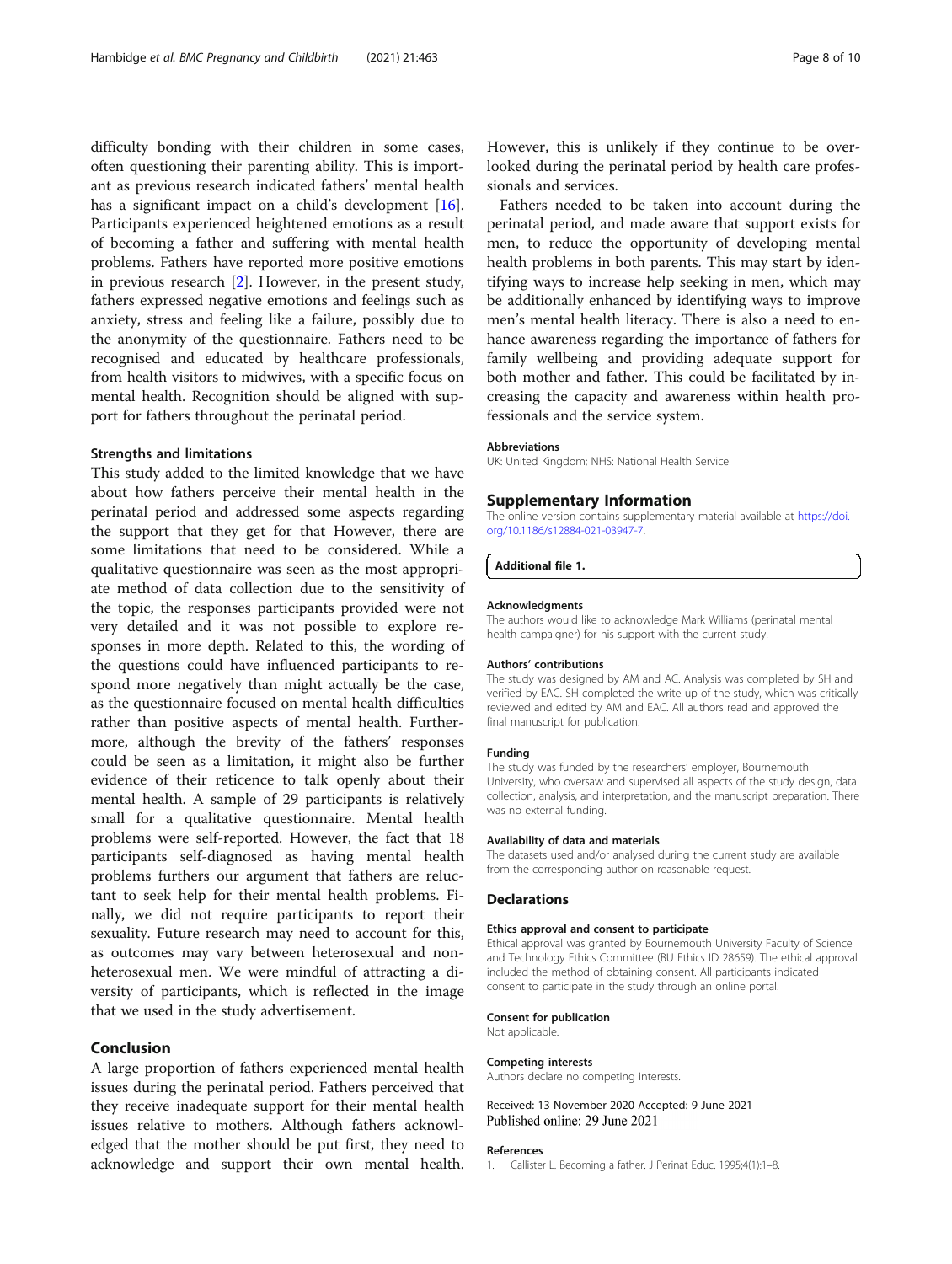- <span id="page-8-0"></span>2. Fägerskiöld A. A change in life as experienced by first-time fathers. Scand J Caring Sci. 2008;22(1):64–71. [https://doi.org/10.1111/j.1471-6712.2007.00585.](https://doi.org/10.1111/j.1471-6712.2007.00585.x) [x.](https://doi.org/10.1111/j.1471-6712.2007.00585.x)
- 3. Philpott LF, Leahy-Warren P, FitzGerald S, Savage E. Stress in fathers in the perinatal period: a systematic review. Midwifery. 2017;55:113–27. [https://doi.](https://doi.org/10.1016/j.midw.2017.09.016) [org/10.1016/j.midw.2017.09.016](https://doi.org/10.1016/j.midw.2017.09.016).
- Burgess A, Goldman R. Who's the bloke in the room? Fathers during pregnancy and at the birth in the UK. Fatherhood Institute [http://www.fa](http://www.fatherhoodinstitute.org/wp-content/uploads/2017/12/Whos-the-Bloke-in-the-Room-Full-Report.pdf) [therhoodinstitute.org/wp-content/uploads/2017/12/Whos-the-Bloke-in-the-](http://www.fatherhoodinstitute.org/wp-content/uploads/2017/12/Whos-the-Bloke-in-the-Room-Full-Report.pdf)[Room-Full-Report.pdf](http://www.fatherhoodinstitute.org/wp-content/uploads/2017/12/Whos-the-Bloke-in-the-Room-Full-Report.pdf). Accessed 28 June 2021.
- 5. Cameron E, Sedov I, Tomfohr-Madsen L. Prevalence of paternal depression in pregnancy and the postpartum: an updated meta- analysis. J Affect Disord. 2016;206:189–203. [https://doi.org/10.1016/j.jad.2016.07.044.](https://doi.org/10.1016/j.jad.2016.07.044)
- 6. Paulson J, Bazemore S. Prenatal and postpartum depression in fathers and its association with maternal depression: a meta-analysis. JAMA. 2010; 303(19):1961–9. [https://doi.org/10.1001/jama.2010.605.](https://doi.org/10.1001/jama.2010.605)
- 7. Stadtlander L. Paternal postpartum depression. Int J Childbirth Educ. 2015; 30(2):11–3.
- Letourneau N, Duffett-Leger L, Dennis C, Stewart M, Tryphonopoulos P. Identifying the support needs of fathers affected by post-partum depression: a pilot study. J Psychiatr Ment Health Nurs. 2011;18(1):41–7. <https://doi.org/10.1111/j.1365-2850.2010.01627.x>.
- 9. Isacco A, Hofscher R, Molloy S. An examination of fathers' mental health help seeking: a brief report. Am J Mens Health. 2016;10(6):NP33–8. [https://](https://doi.org/10.1177/1557988315581395) [doi.org/10.1177/1557988315581395.](https://doi.org/10.1177/1557988315581395)
- 10. Fonseca A, Gorayeb R, Canavarro M. Women′ s help-seeking behaviours for depressive symptoms during the perinatal period: socio- demographic and clinical correlates and perceived barriers to seeking professional help. Midwifery. 2015;31(12):1177–85. <https://doi.org/10.1016/j.midw.2015.09.002>.
- 11. Longworth M, Furber C, Kirk S. A narrative review of fathers' involvement during labour and birth and their influence on decision making. Midwifery. 2015;31(9):844–57. <https://doi.org/10.1016/j.midw.2015.06.004>.
- 12. Burgess A. Fathers' roles in perinatal mental health: causes, interactions and effects. New Digest. 2011;53:24–9.
- 13. Wells M. Literature review shows that fathers are still not receiving the support they want and need from Swedish child health professionals. Acta Paediatr. 2016;105(9):1014–23. <https://doi.org/10.1111/apa.13501>.
- 14. Alio A, Bond M, Padilla Y, Heidelbaugh J, Lu M, Parker W. Addressing policy barriers to paternal involvement during pregnancy. Matern Child Health J. 2011;15(4):425–30. <https://doi.org/10.1007/s10995-011-0781-1>.
- 15. Dolan A, Coe C. Men, masculine identities and childbirth. Sociol Health Illness. 2011;33(7):1019–34. [https://doi.org/10.1111/j.1467-9566.2011.01349.x.](https://doi.org/10.1111/j.1467-9566.2011.01349.x)
- 16. Ramchandani P, O'Connor T, Evans J, Heron J, Murray L, Stein A. The effects of pre-and postnatal depression in fathers: a natural experiment comparing the effects of exposure to depression on offspring. J Child Psychol Psychiatry. 2008; 49(10):1069–78. <https://doi.org/10.1111/j.1469-7610.2008.02000.x>.
- 17. Darwin Z, Galdas P, Hinchliff S, Littlewood E, McMillan D, McGowan L, et al. Fathers' views and experiences of their own mental health during pregnancy and the first postnatal year: a qualitative interview study of men participating in the UK born and bred in Yorkshire (BaBY) cohort. BMC Pregnancy Childbirth. 2017;17(1):45. <https://doi.org/10.1186/s12884-017-1229-4>.
- 18. Rominov H, Giallo R, Pilkington P, Whelan T. "Getting help for yourself is a way of helping your baby:" Fathers' experiences of support for mental health and parenting in the perinatal period. Psychol Men Masculinity. 2018; 19(3):457–68. [https://doi.org/10.1037/men0000103.](https://doi.org/10.1037/men0000103)
- 19. Daniels E, Arden-Close E, Mayers A. Be quiet and man up: a qualitative questionnaire study into fathers who witnessed their Partner's birth trauma. BMC Pregnancy Childbirth. 2020;20:236.
- 20. Mayers A, Hambidge S, Bryant O, Arden-Close E. Supporting women who develop poor postnatal mental health: what support do fathers receive to support their partner and their own mental health? BMC Pregnancy Childbirth. 2020;20(1):359. <https://doi.org/10.1186/s12884-020-03043-2>.
- 21. Diemer G. Expectant fathers: influence of perinatal education on stress, coping, and spousal relations. Res Nurs Health. 1997;20(4):281–93. [https://](https://doi.org/10.1002/(SICI)1098-240X(199708)20:4<281::AID-NUR2>3.0.CO;2-C) [doi.org/10.1002/\(SICI\)1098-240X\(199708\)20:4<281::AID-NUR2>3.0.CO;2-C.](https://doi.org/10.1002/(SICI)1098-240X(199708)20:4<281::AID-NUR2>3.0.CO;2-C)
- 22. Fatherhood Institute. The Dad Deficit: The Missing Piece of the Maternity Jigsaw. [http://www.fatherhoodinstitute.org/2008/the-dad-deficit-the](http://www.fatherhoodinstitute.org/2008/the-dad-deficit-the-missing-piece-of-the-maternity-jigsaw/)[missing-piece-of-the-maternity-jigsaw/](http://www.fatherhoodinstitute.org/2008/the-dad-deficit-the-missing-piece-of-the-maternity-jigsaw/). Accessed 28 June 2021.
- 23. Widarsson M, Kerstis B, Sundquist K, Engström G, Sarkadi A. Support needs of expectant mothers and fathers: a qualitative study. J Perinat Educ. 2012; 21(1):36–44. [https://doi.org/10.1891/1058-1243.21.1.36.](https://doi.org/10.1891/1058-1243.21.1.36)
- 24. Massoudi P. Depression and distress in Swedish fathers in the postnatal period-prevalence, correlates, identification, and support. Doctoral Thesis 2013. <http://hdl.handle.net/2077/32509>
- 25. O'Leary J, Thorwick C. Fathers' perspectives during pregnancy, postperinatal loss. J Obstet Gynecol Neonatal Nurs. 2006;35(1):78–86. [https://doi.org/1](https://doi.org/10.1111/j.1552-6909.2006.00017.x) [0.1111/j.1552-6909.2006.00017.x.](https://doi.org/10.1111/j.1552-6909.2006.00017.x)
- 26. Obst K, Due C, Oxlad M, Middleton P. Men's grief following pregnancy loss and neonatal loss: a systematic review and emerging theoretical model. BMC Pregnancy Childbirth. 2020;20:11. [https://doi.org/10.1186/s12884-019-2](https://doi.org/10.1186/s12884-019-2677-9) [677-9](https://doi.org/10.1186/s12884-019-2677-9).
- 27. Condon J, Boyce P, Corkindale C. The first-time fathers study: a prospective study of the mental health and wellbeing of men during the transition to parenthood. Aust N Z J Psychiatry. 2004;38(1–2):56–64. [https://doi.org/10.11](https://doi.org/10.1177/000486740403800102) [77/000486740403800102](https://doi.org/10.1177/000486740403800102).
- 28. Gorczynsk P, Sims-Schouten W, Hill D, Wilson J. Examining mental health literacy, help seeking behaviours, and mental health outcomes in UK university students. J Mental Health Train Educ Pract. 2017;12(2):111–20. [https://doi.org/10.1108/JMHTEP-05-2016-0027.](https://doi.org/10.1108/JMHTEP-05-2016-0027)
- 29. Wagner C, Knight K, Steptoe A, Wardle J. Functional health literacy and health-promoting behaviour in a national sample of British adults. J Epidemiol Community Health. 2007;61(12):1086–90. [https://doi.org/10.1136/](https://doi.org/10.1136/jech.2006.053967) [jech.2006.053967.](https://doi.org/10.1136/jech.2006.053967)
- 30. Hammer J, Vogel D, Heimerdinger-Edwards S. Men's help seeking: examination of differences across community size, education, and income. Psychol Men Masculinity. 2013;14(1):65–75. [https://doi.org/10.1037/a002](https://doi.org/10.1037/a0026813) [6813](https://doi.org/10.1037/a0026813).
- 31. Addis M, Mahalik J. Men, masculinity, and the contexts of help seeking. Am Psychol. 2003;58(1):5–14. [https://doi.org/10.1037/0003-066X.58.1.5.](https://doi.org/10.1037/0003-066X.58.1.5)
- Berger J, Addis M, Green J, Mackowiak C, Goldberg V. Men's reactions to mental health labels, forms of help-seeking, and sources of help-seeking advice. Psychol Men Masculinity. 2013;14(4):433–43. <https://doi.org/10.1037/a0030175>.
- 33. Bergström M, Kieler H, Waldenström U. Effects of natural childbirth preparation versus standard antenatal education on epidural rates, experience of childbirth and parental stress in mothers and fathers: a randomised controlled multicentre trial. BJOG. 2009;116(9):1167–76. [https://](https://doi.org/10.1111/j.1471-0528.2009.02144.x) [doi.org/10.1111/j.1471-0528.2009.02144.x.](https://doi.org/10.1111/j.1471-0528.2009.02144.x)
- 34. Pålsson P, Persson E, Ekelin M, Hallström I, Kvist L. First-time fathers experiences of their prenatal preparation in relation to challenges met in the early parenthood period: implications for early parenthood preparation. Midwifery. 2017;50:86–92. [https://doi.org/10.1016/j.midw.2017.03.021.](https://doi.org/10.1016/j.midw.2017.03.021)
- 35. Draper H, Ives J. Paternity testing: a poor test of fatherhood. J Soc Welf Fam Law. 2009;31(4):407–18. [https://doi.org/10.1080/09649060903430264.](https://doi.org/10.1080/09649060903430264)
- 36. Steen M, Downe S, Bamford N, Edozien L. Not-patient and not- visitor: a metasynthesis fathers' encounters with pregnancy, birth and maternity care. Midwifery. 2012;28(4):422–31. <https://doi.org/10.1016/j.midw.2011.06.009>.
- 37. Seymour M, Peace R, Wood C, Jillard C, Evans K, O'Brien J, et al. "We're in the background": facilitators and barriers to fathers' engagement and participation in a health intervention during the early parenting period. Health Promot J Aust. 2020. <https://doi.org/10.1002/hpja.432>.
- 38. Biddle L, Gunnell D, Sharp D, Donovan J. Factors influencing help seeking in mentally distressed young adults: a cross-sectional survey. Br J Gen Pract. 2004;54(501):248–53.
- 39. Office for National Statistics. Suicides in the UK: 2016 registrations [https://](https://www.ons.gov.uk/peoplepopulationandcommunity/birthsdeathsandmarriages/deaths/bulletins/suicidesintheunitedkingdom/2016registrations) [www.ons.gov.uk/peoplepopulationandcommunity/birthsdeathsandmarria](https://www.ons.gov.uk/peoplepopulationandcommunity/birthsdeathsandmarriages/deaths/bulletins/suicidesintheunitedkingdom/2016registrations) [ges/deaths/bulletins/suicidesintheunitedkingdom/2016registrations](https://www.ons.gov.uk/peoplepopulationandcommunity/birthsdeathsandmarriages/deaths/bulletins/suicidesintheunitedkingdom/2016registrations). Accessed 28 June 2021.
- 40. Quevedo L, da Silva RA, Coelho F, Pinheiro KA, Horta BL, Kapczinski F, et al. Risk of suicide and mixed episode in men in the postpartum period. J Affect Disord. 2011;132(1–2):243–6. [https://doi.org/10.1016/j.jad.2011.01.004.](https://doi.org/10.1016/j.jad.2011.01.004)
- 41. Ramchandani P, Stein A, Evans J, O'Connor T. Paternal depression in the postnatal period and child development: a prospective population study. Lancet. 2005;365(9478):2201–5. [https://doi.org/10.1016/S0140-6736\(05\)66778-5](https://doi.org/10.1016/S0140-6736(05)66778-5).
- 42. Braun V, Clarke V. Successful qualitative research: a practical guide for beginners. London: Sage Publications Ltd; 2013.
- 43. Braun V, Clarke V. Using thematic analysis in psychology. Qual Res Psychol. 2006;3(2):77–101. [https://doi.org/10.1191/1478088706qp063oa.](https://doi.org/10.1191/1478088706qp063oa)
- 44. Robertson S, Bagnall A, Walker M. Evidence for a gender-based approach to mental health programmes: Identifying the key considerations associated with "being male". [https://cdn.movember.com/uploads/files/Our%20Work/](https://cdn.movember.com/uploads/files/Our%20Work/evidence-for-a-gender-based-approach-to-mental-health-program-movember-foundation.pdf) [evidence-for-a-gender-based-approach-to-mental-health-program](https://cdn.movember.com/uploads/files/Our%20Work/evidence-for-a-gender-based-approach-to-mental-health-program-movember-foundation.pdf)[movember-foundation.pdf](https://cdn.movember.com/uploads/files/Our%20Work/evidence-for-a-gender-based-approach-to-mental-health-program-movember-foundation.pdf). Accessed 28 June 2021.